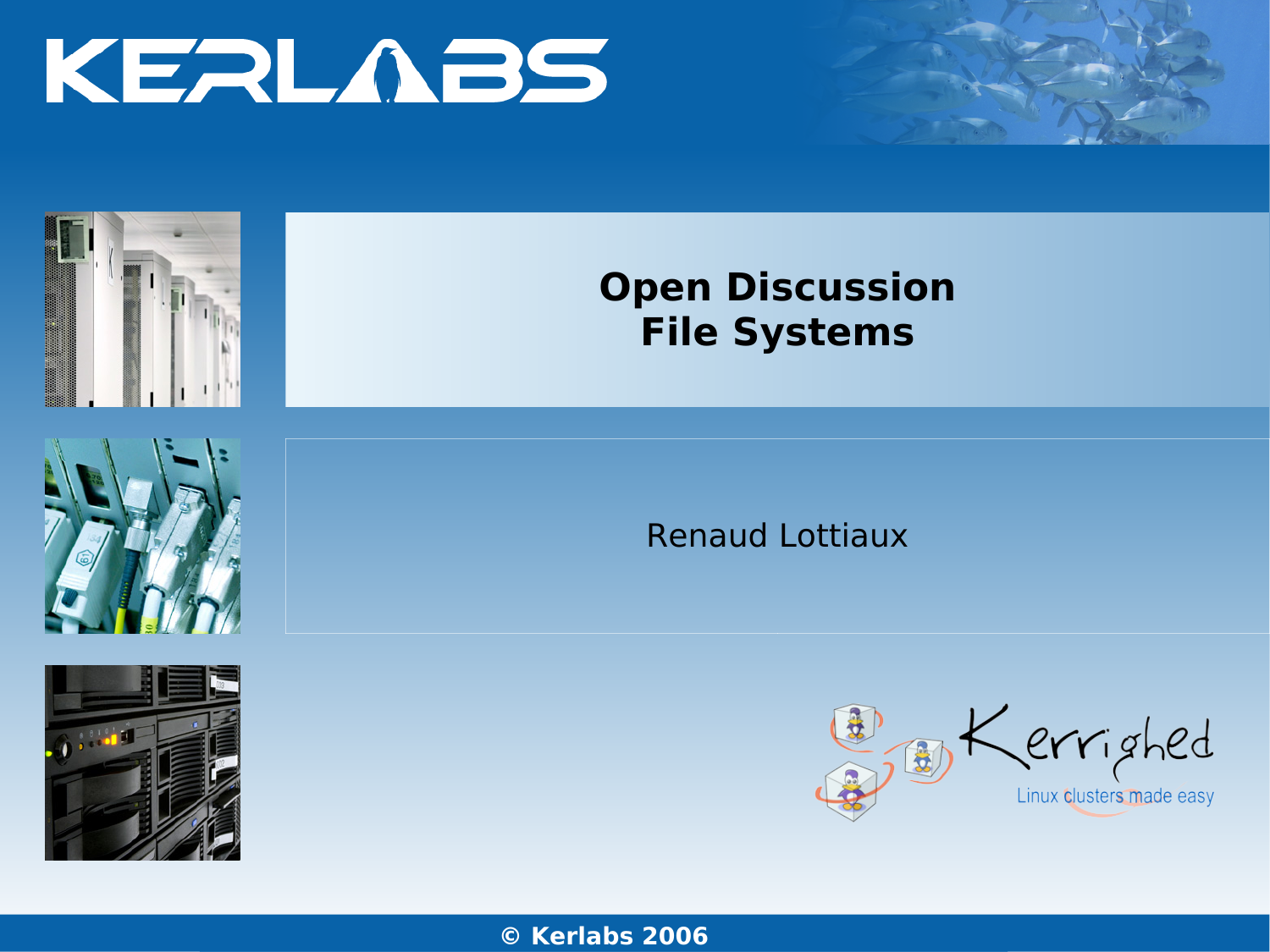

- In Kerrighed processes can migrate
	- **After a migration, processes must see same files and same file** content
	- **All processes must see same files and same content**
	- We (at least Kerlabs) need strong and stable solution
		- $\overline{p}$  Customers would not accept unstable or experimental FS
		- Many customer will ask for a specific file system

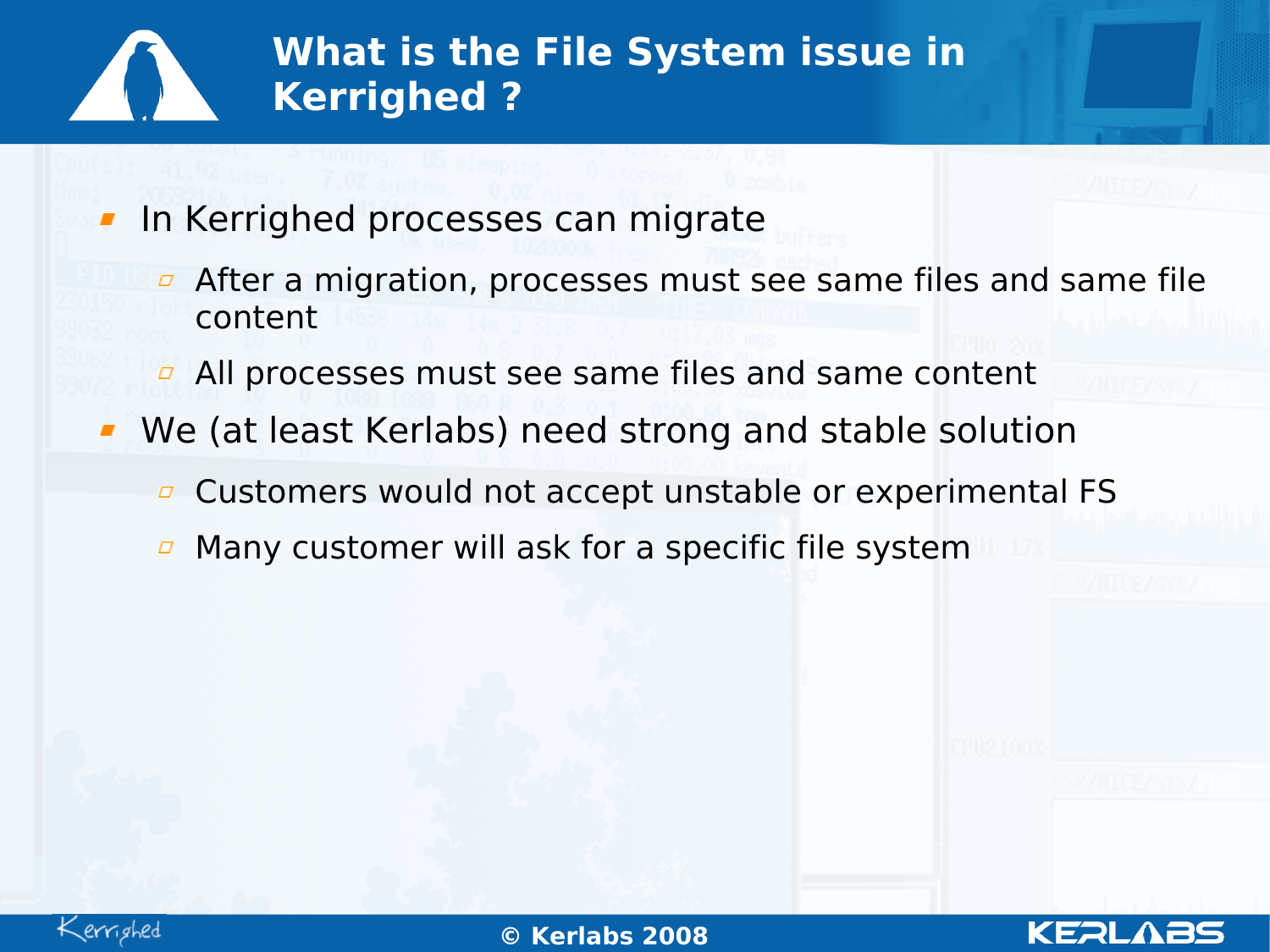# **What have been done previously (V1.0.2)**





02/0**© K** 4/08 **erlabs 2008** www.kerlabs.com <sup>3</sup>

**KERLABS**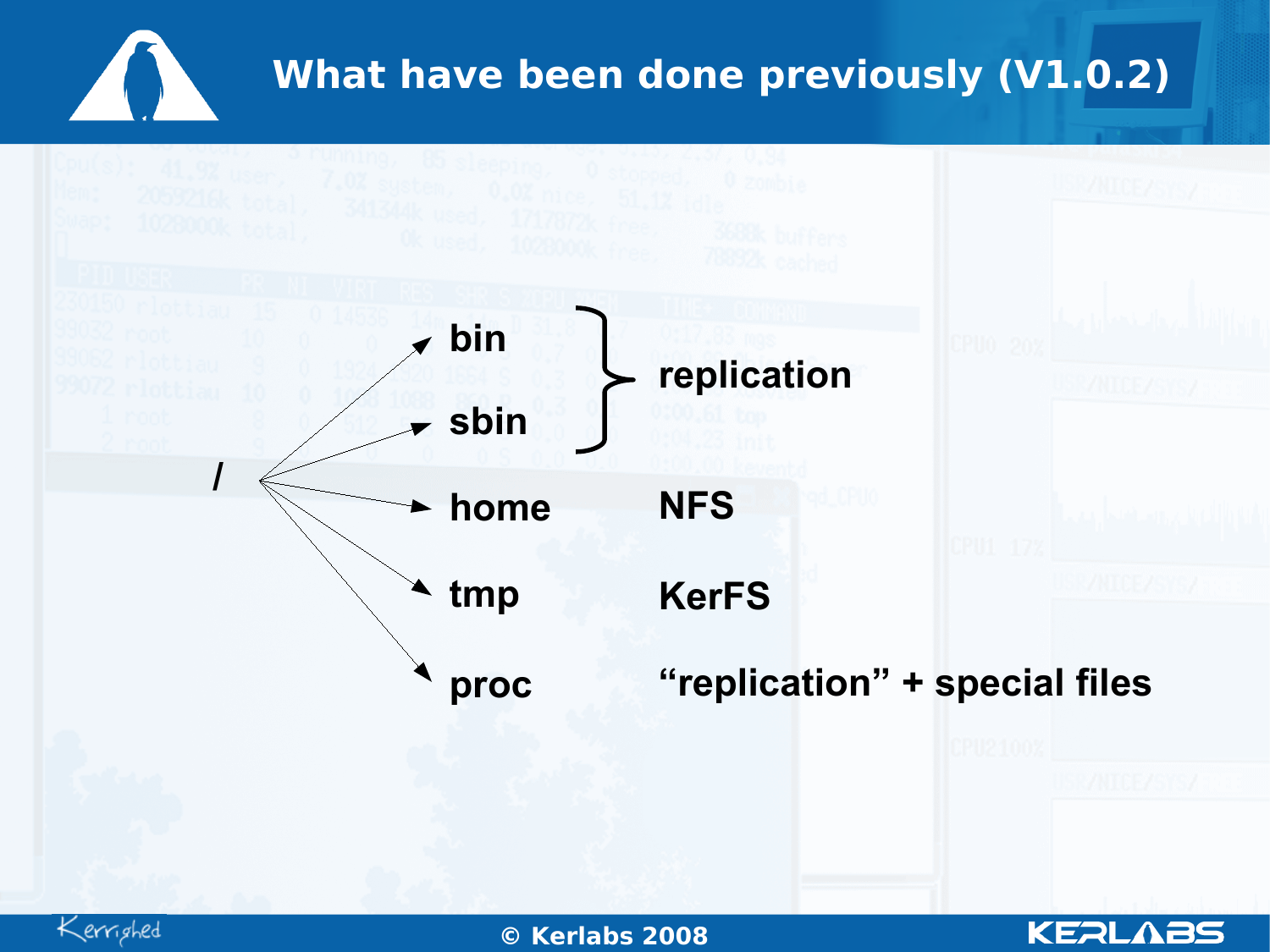





02/0**© K** 4/08 **erlabs 2008** www.kerlabs.com <sup>4</sup>

**KERLABS**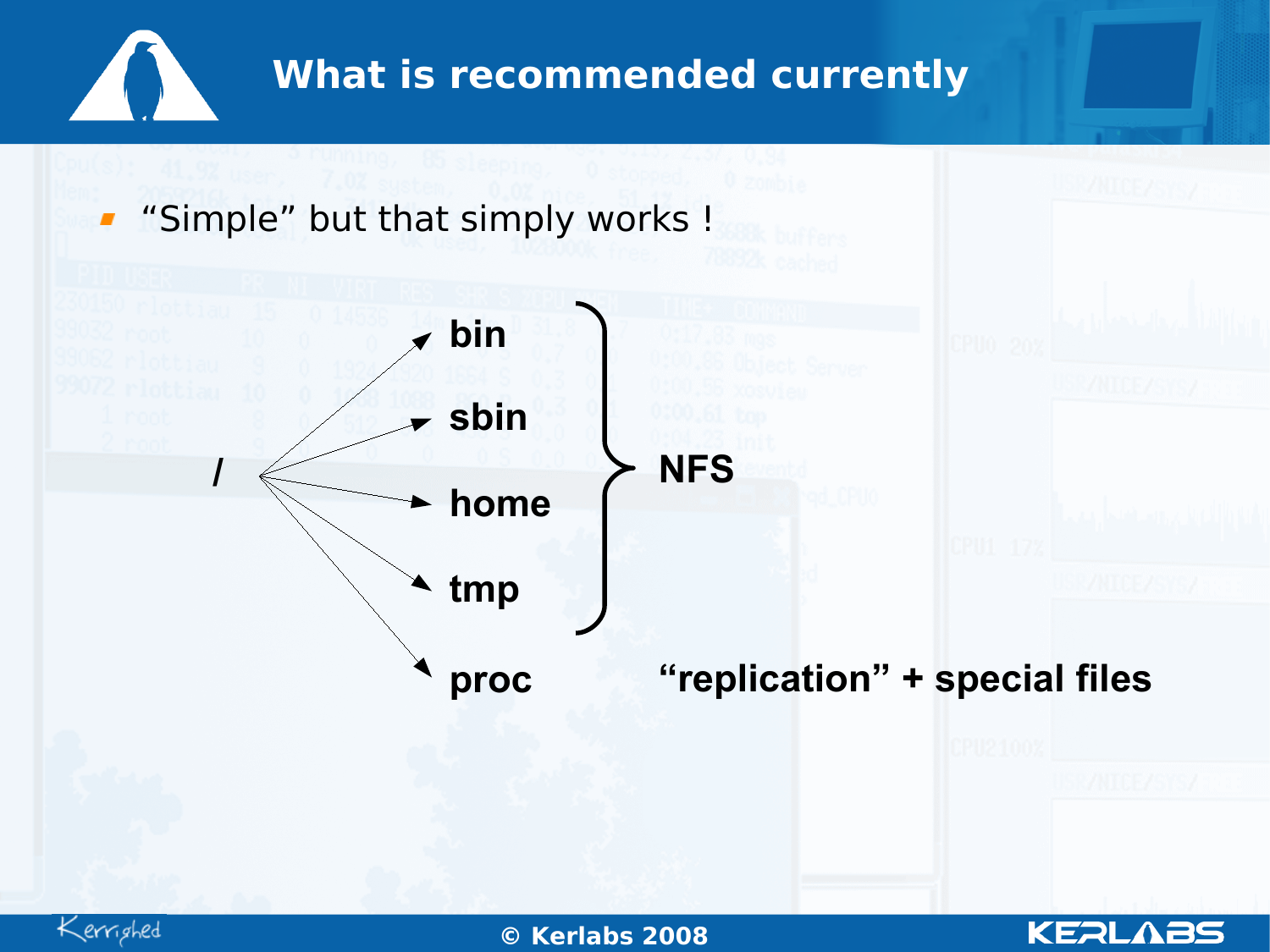

#### **NFS Root: nice but not enough**

- Using only NFS root
	- **E** We have no choice to offer
	- $\overline{P}$  Performance could be an issue
	- Installing an NFS-root server is not obvious  $\varpi$
- **Would be nice to** 
	- **At least offer other choices**
	- Offer a really integrated FS for Kerrighed $\varpi$





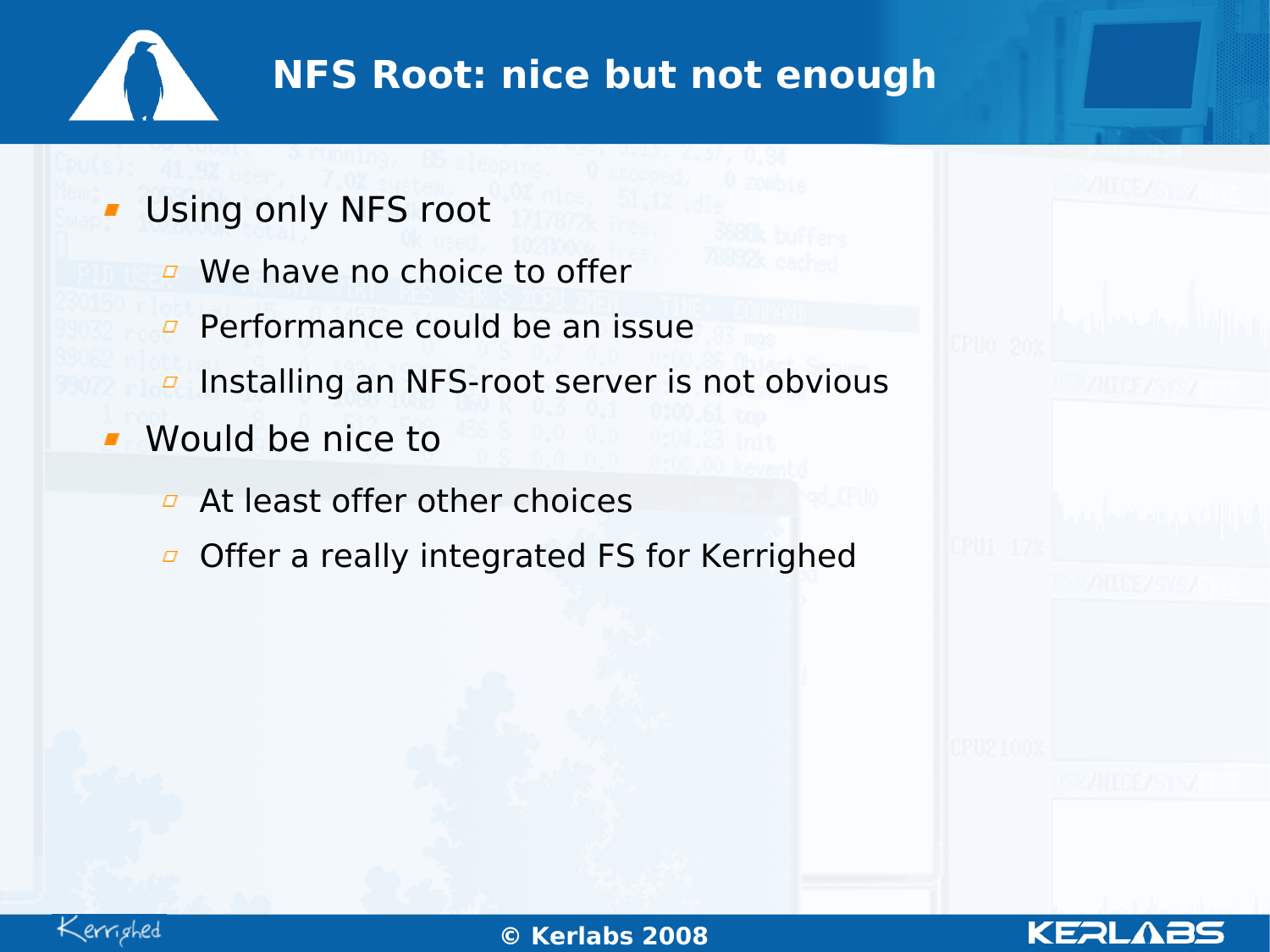

#### **Offering other choices**

We have plenty of file system to test

**P** Free systems GFS OCFS NFS V4 **D** NFS V4.1 for parallel NFS Lustre (probably too complex) CIFS !  $F$ Ftc...  $\overline{p}$  Proprietary systems • SFS (SeaNodes FS + Hexanode) **- Isilon solutions**  $Ectc...$ Quite a lot of work to check all these FS



02/0**© K** 4/08 **erlabs 2008** www.kerlabs.com <sup>6</sup>

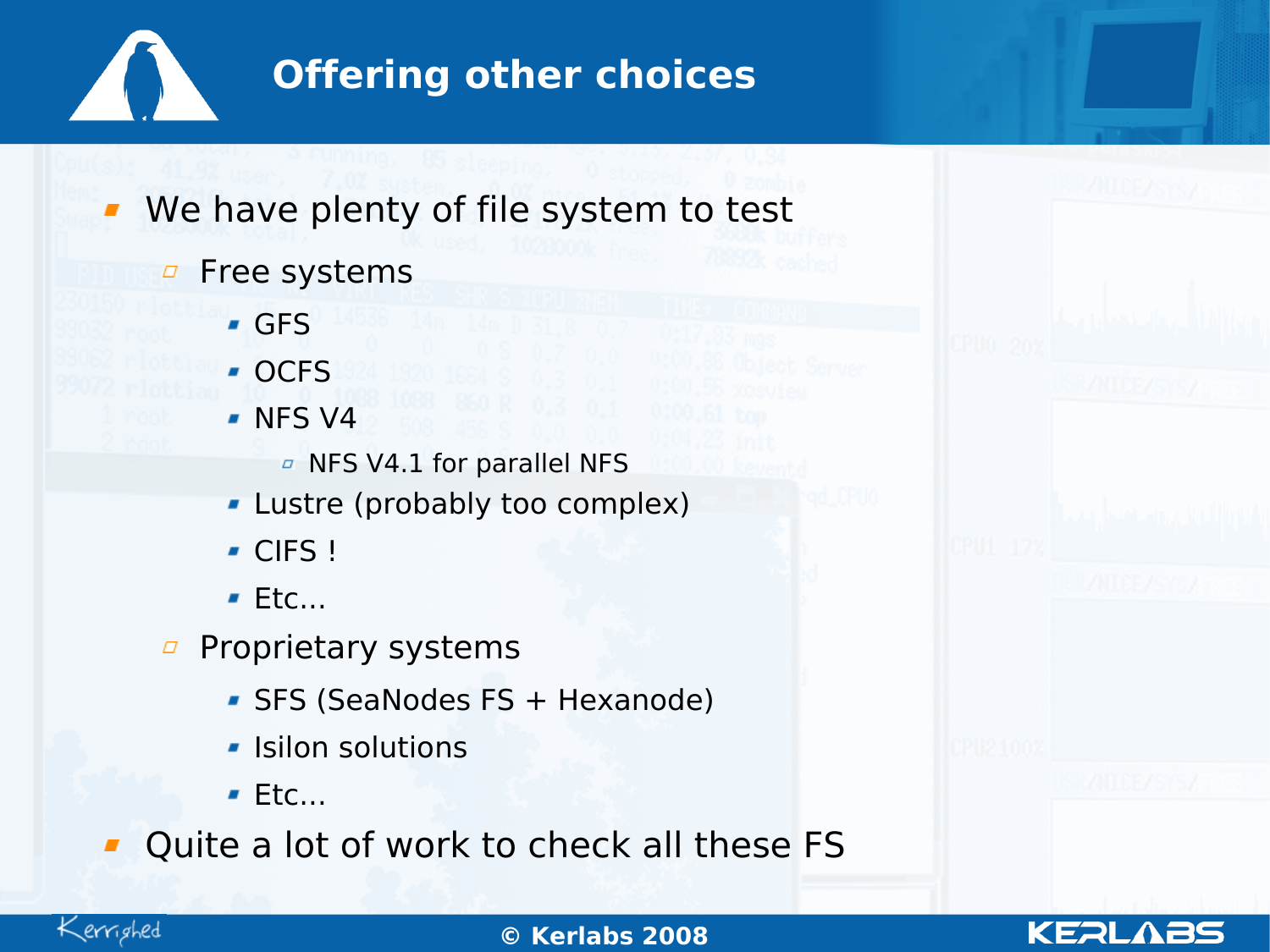# **Issue #1 : Existing DFS are not Kerrighed aware**

- Cluster wide coherence of file data
	- **E** What happens if 2 processes on 2 different nodes access the same file at the same time ?
		- NFS : data is not coherent during a short period of time
		- GFS : data is coherent, but the coherence is expensive
- File access performance
	- NFS : poor  $\Box$
	- GFS : good if good file access locality
- Unix sockets does not work cluster wide !
	- $\overline{p}$  This is not a file system problem
		- **Solved with the migrable streams**



02/0**© K** 4/08 **erlabs 2008** www.kerlabs.com <sup>7</sup>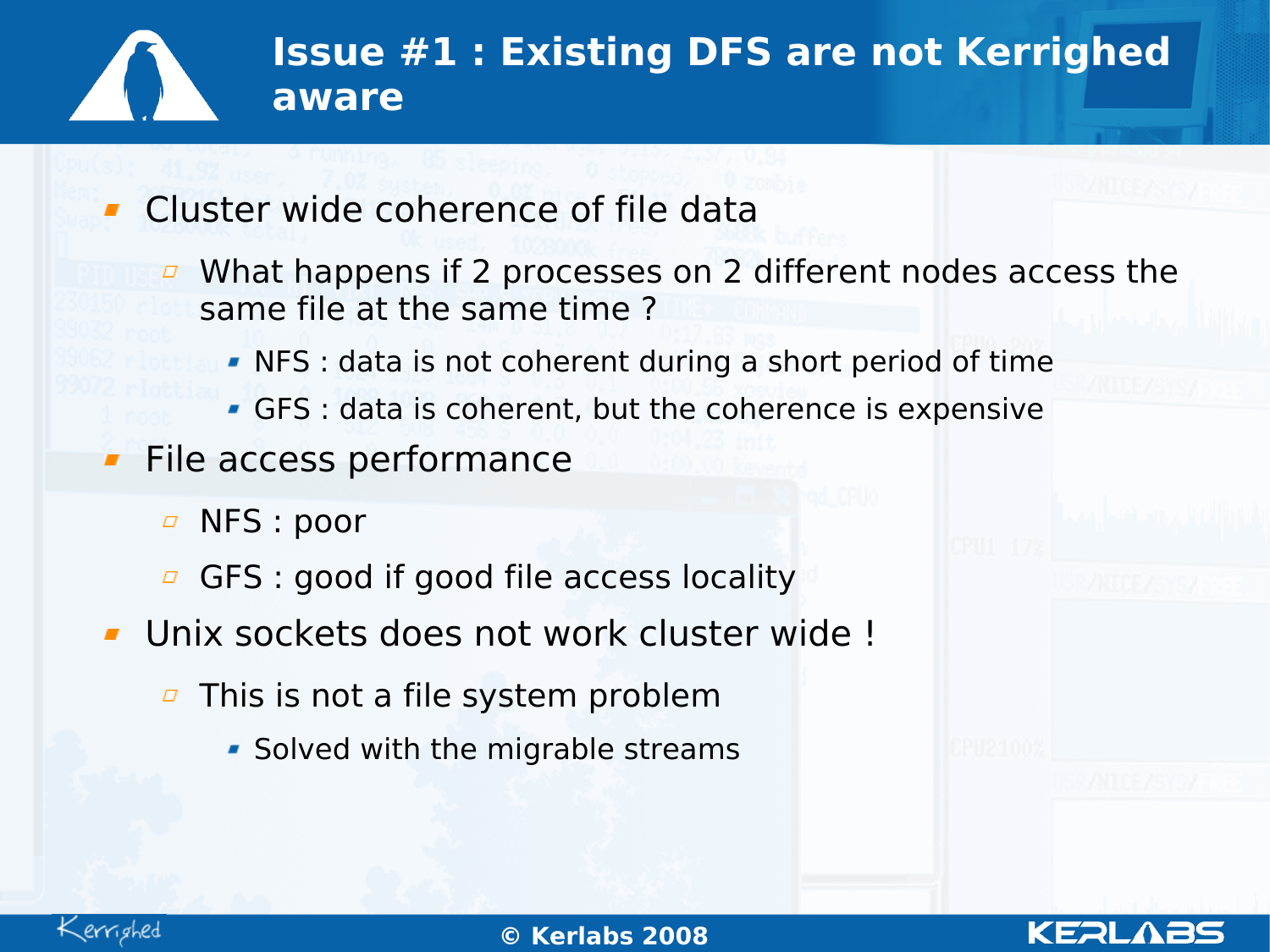

### **Offering an integrated file system**

- That was the plan for KerFS
- Now we have the kDFS file system under implementation
	- Storage of data on different cluster nodes  $\varpi$
	- Implementation "Kerrighed aware"
		- Use of KDDM
		- No bad effect with process migration
		- **Possible to implement intelligent policies for data / process** placement

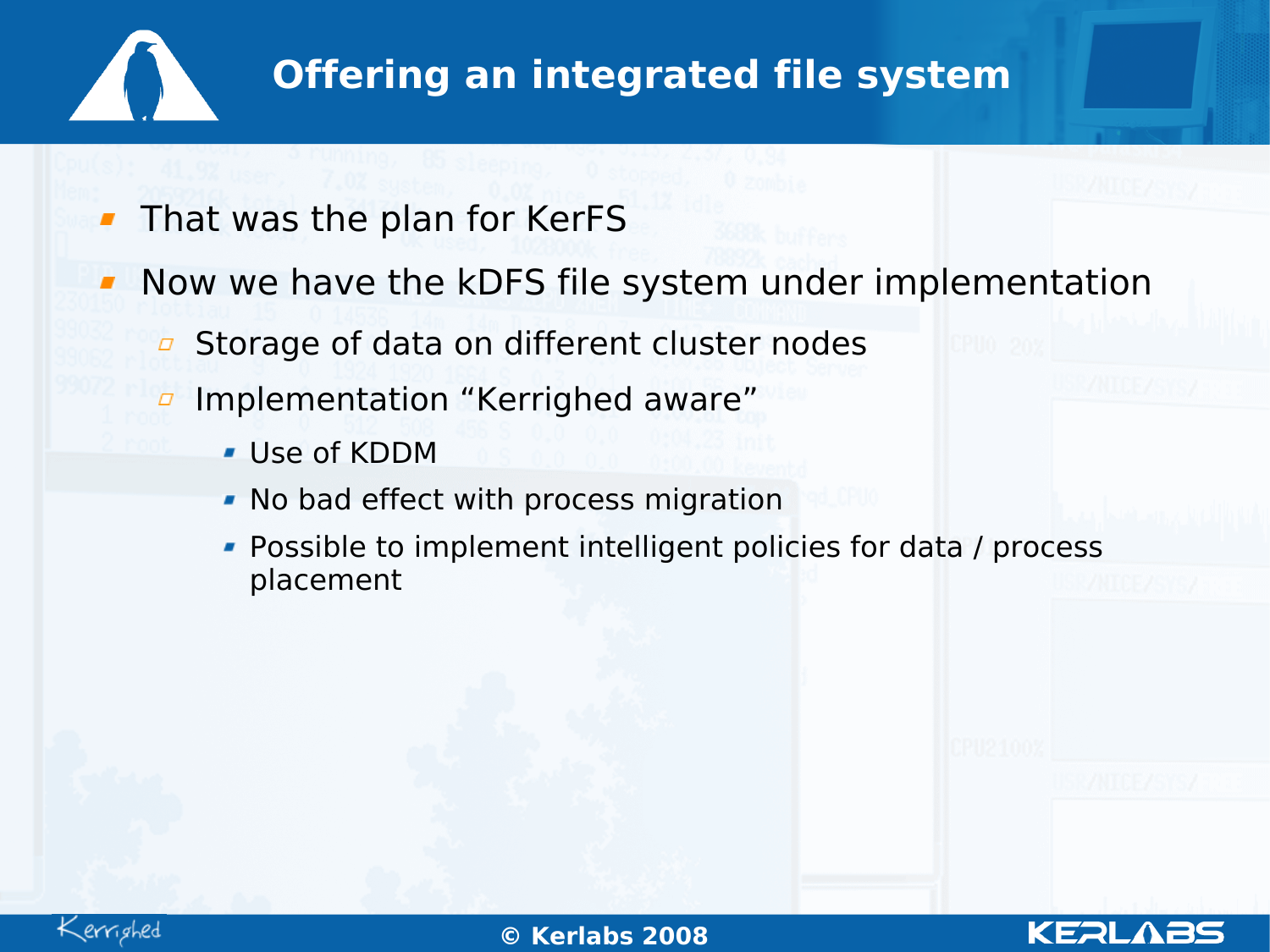# **Issue #2 : we don't want Yet Another Research FS**

- Designing a production quality new FS from scratch is a very hard task
	- $\overline{a}$  A whole company could be needed to achieve this
- **The big question is** 
	- $\overline{a}$  Would it be possible to reach a production quality FS?
	- **E** Yet another research FS is fun!
		- But it's just another fun research FS...
- **If we consider node failures, the problem is even more** complicated



02/0**© K** 4/08 **erlabs 2008** www.kerlabs.com <sup>9</sup>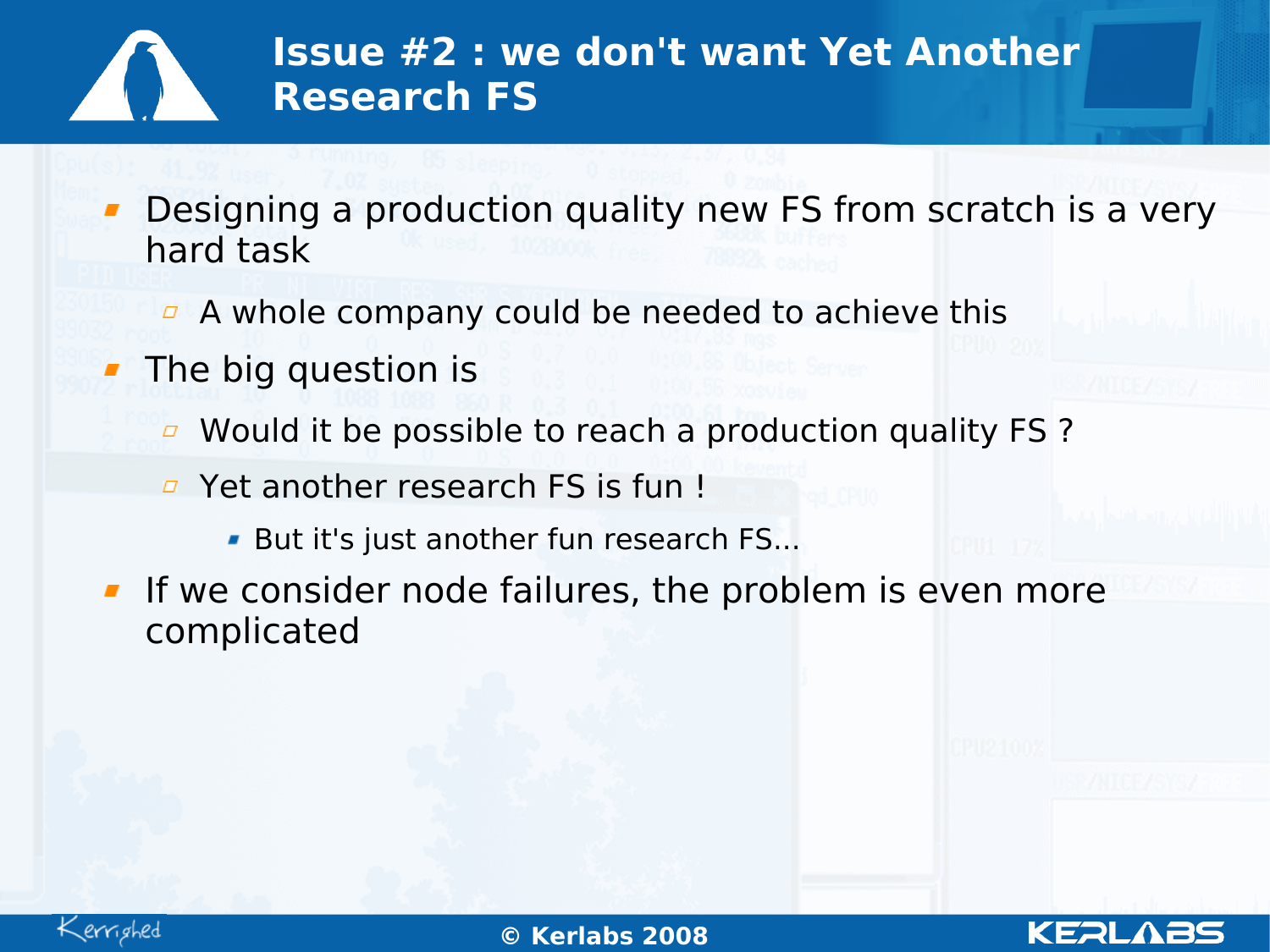

#### **A third approach: DVFS**

- The main problem of existing DFS : data coherence
- **Why there is no coherence problem without a DFS?** 
	- No distributed copies of data : one unique file cache  $\Box$
- **Solution : 1 unique cluster wide file cache !** 
	- **E** Kerrighed DVFS level 1
- **Data has no more to be written back to the server or the** shared disk to be accessed remotely
- **Data can be accessed directly from one node memory to** another node memory

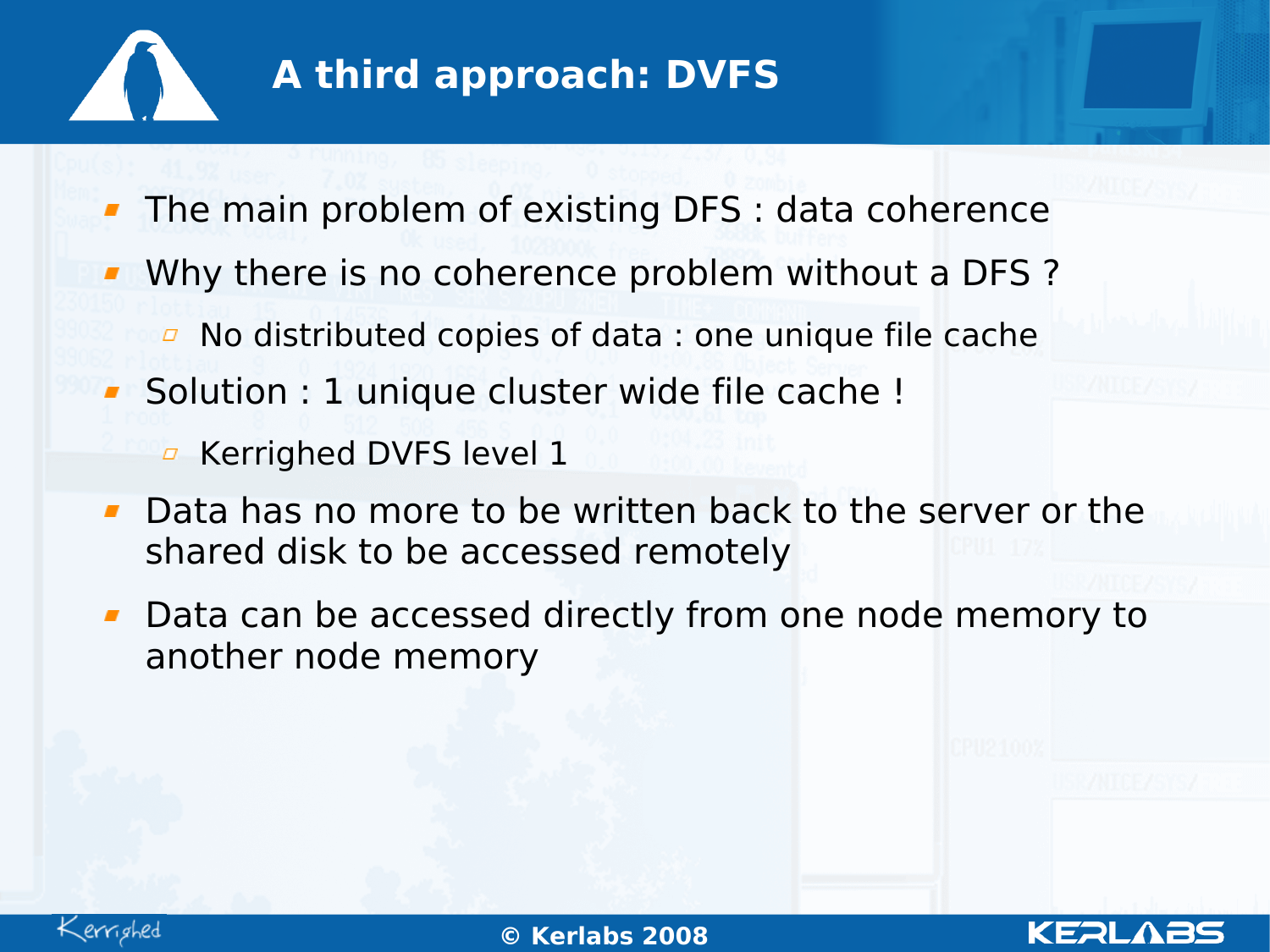### **Linux VFS – Kerrighed DVFS level 1**

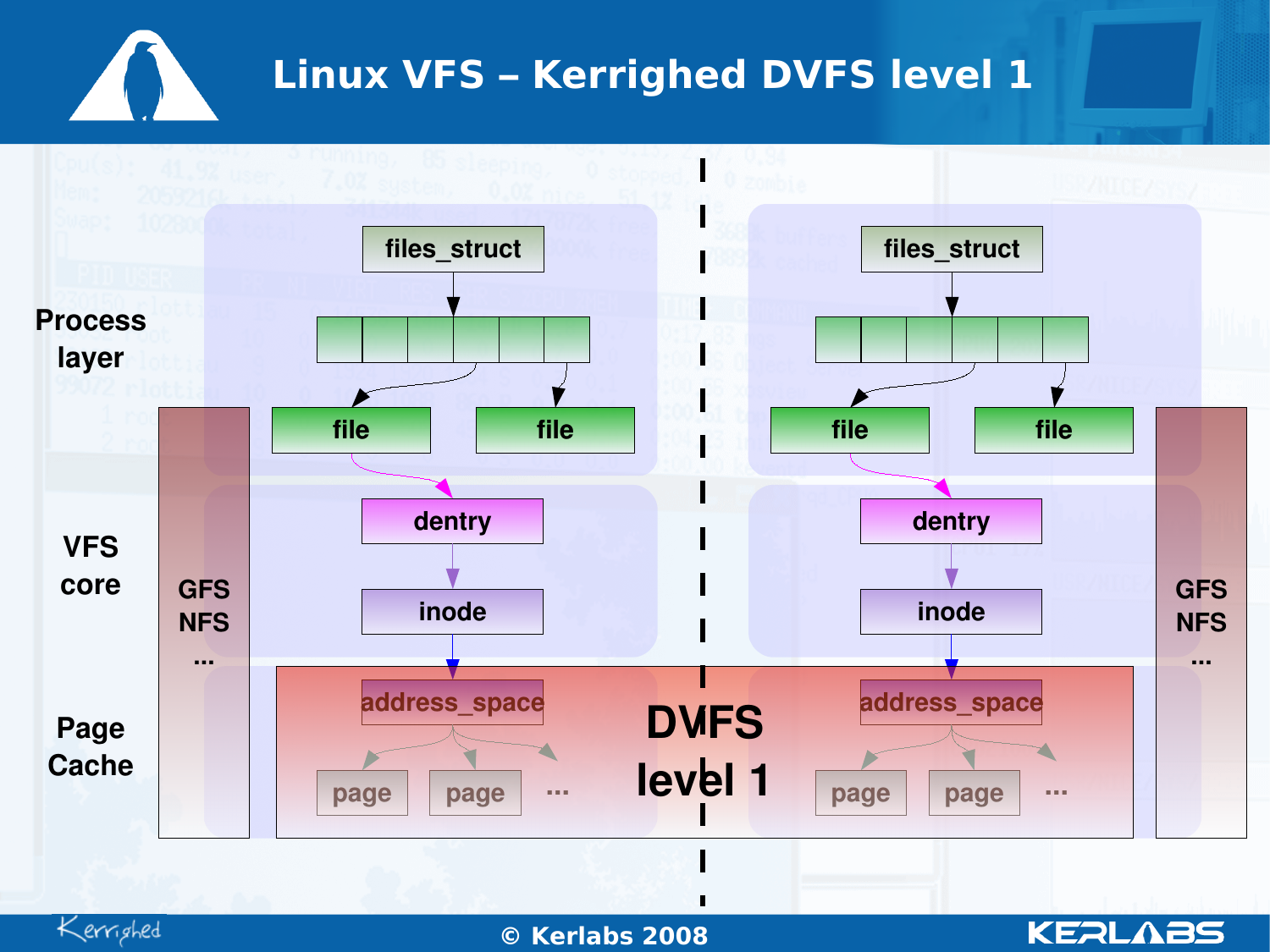### **Linux VFS – Kerrighed DVFS level 2**

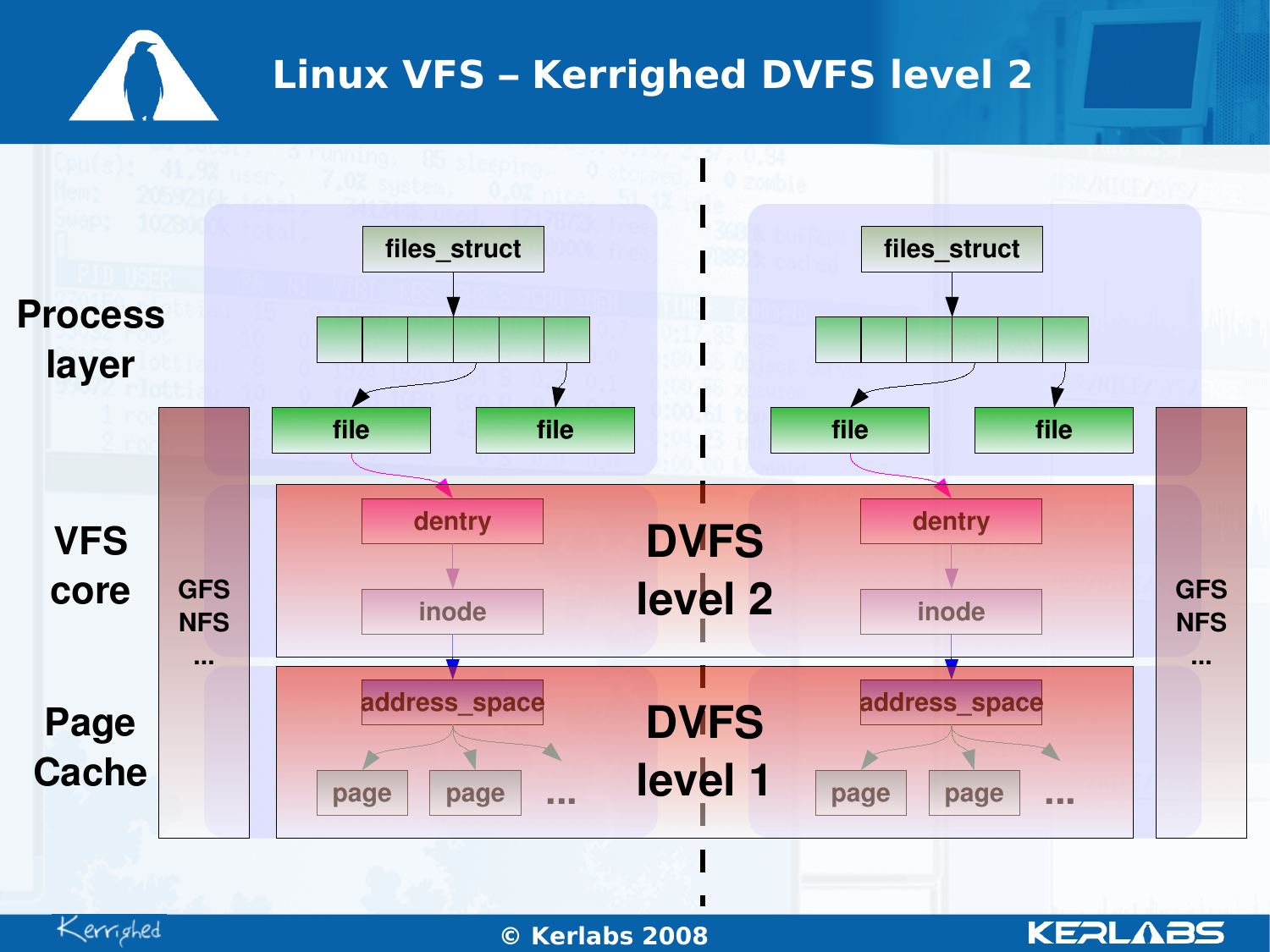# **Linux VFS – Kerrighed DVFS level 3**

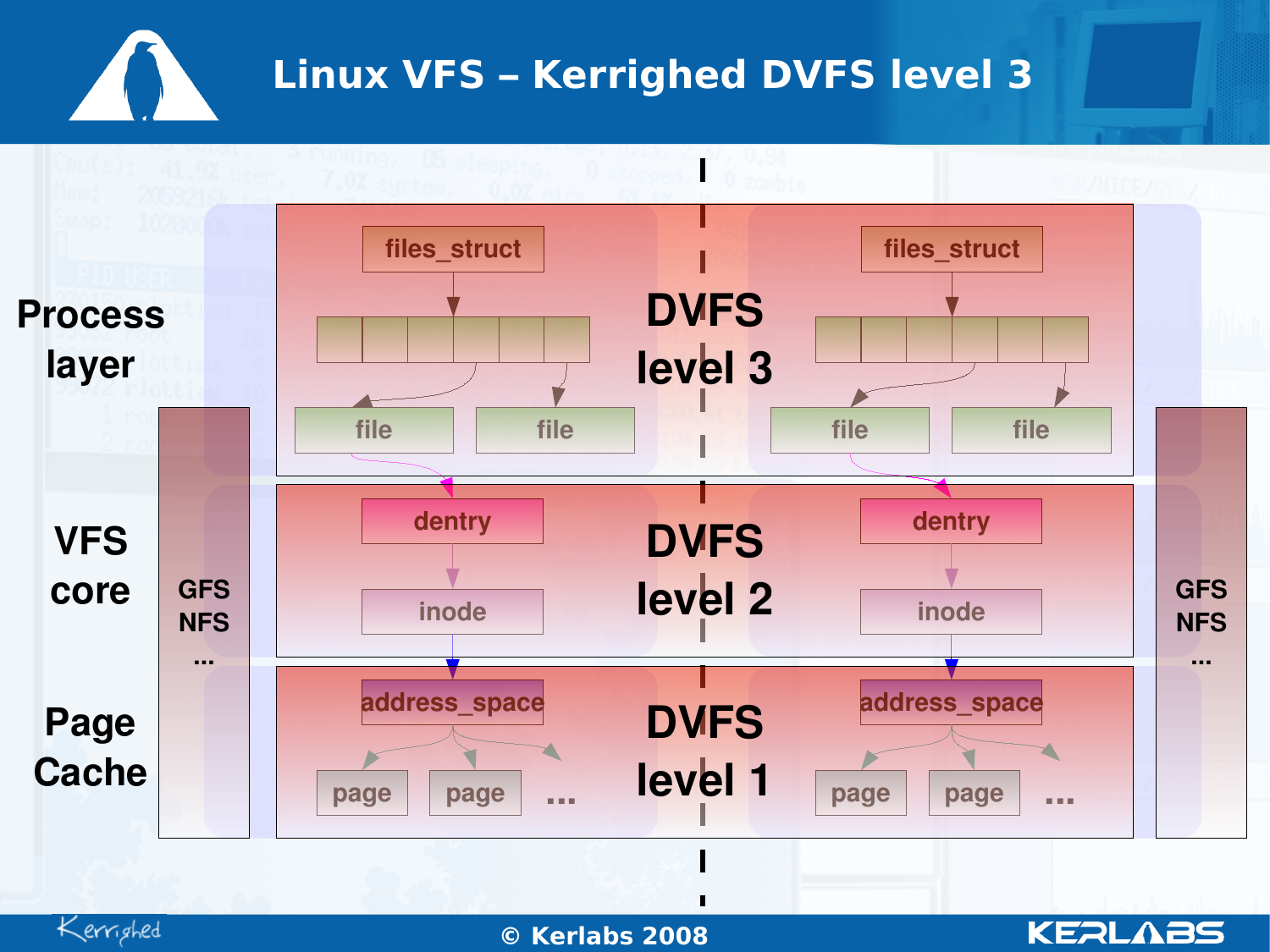

# **DVFS: Nearly perfect solution ?**

- Kerrighed aware architecture
- Can be plugged to "any" existing FS
- New DFS can be implemented within this framework
- Simpler to implement than a all new brand DFS
- **This is not a new FS** 
	- $\overline{p}$  This is more acceptable for customers



02/0**© K** 4/08 **erlabs 2008** www.kerlabs.com <sup>14</sup>